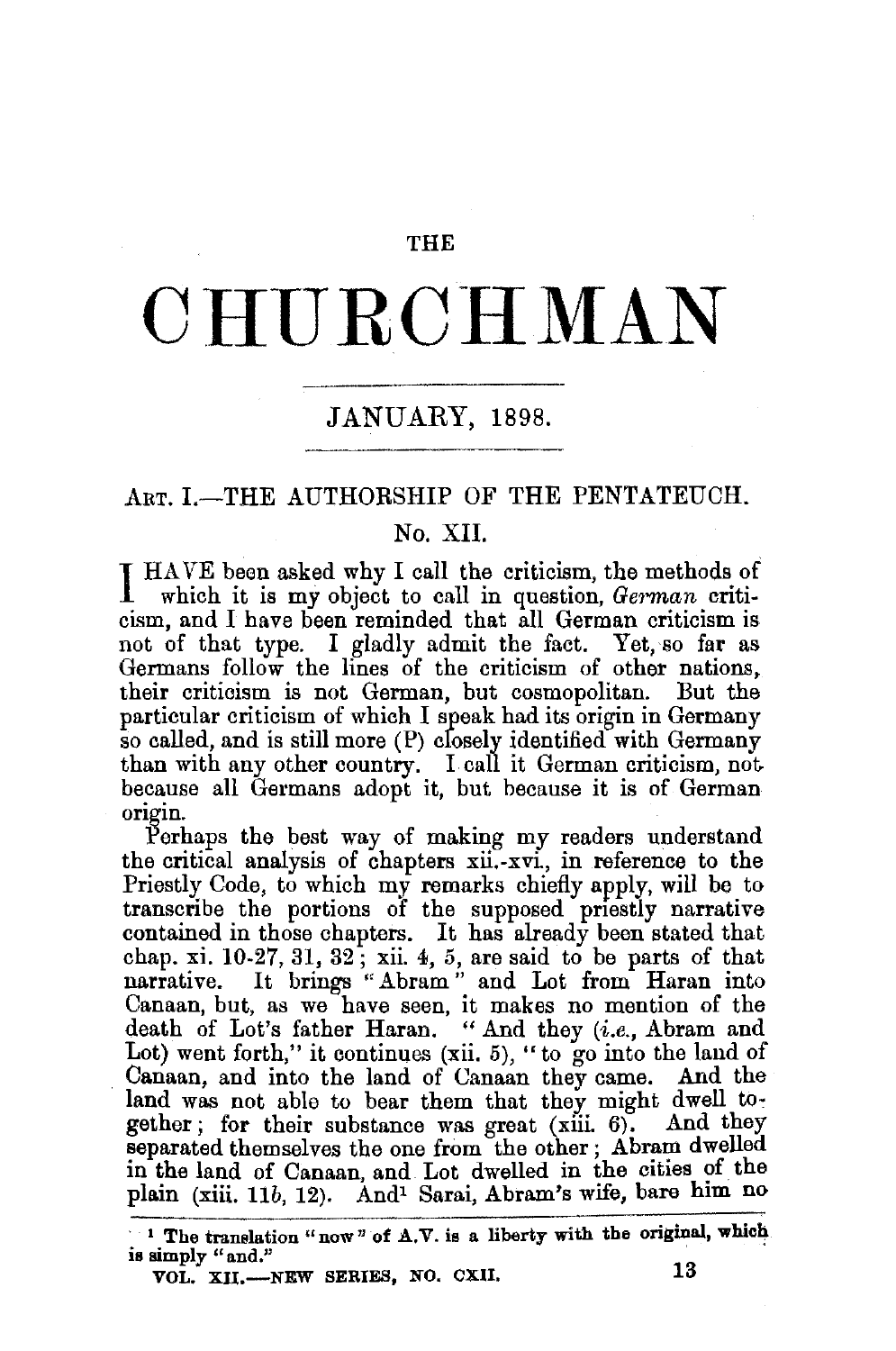children (xvi. 1a). And Sarai, Abram's wife, took Hagar the Egyptian, her handmaid, after Abram had dwelt ten years in the land of Canaan,<sup>1</sup> and gave her to Abram her husband to be his wife (xvi. 3). And Hagar bare Abram a son, and Abram called the name of his son which Hagar bare, Ishmael. And Abram was fourscore and six years old when Hagar bare Ishmael to Abram" (xvi. 15, 16). This brief abstract is immediately followed by chap. xvii., which is *all* attributed to the priestly historian; so that, in the place of the scraps of P, so meagrely inserted in the previous chapters into a narrative derived, as we are told, from very various sources, we get a consecutive passage of twenty-nine verses which entirely belongs to P. It has not been made quite clear why P, who has hitherto been so unreasonably curt in his account of the Father of the Faithful, should now suddenly launch out into considerable detail. Were we to give P, as disentangled by the critics, entirely by itself, the effect would be seen to be a little *bizarre*.

To chap. xvii. we shall presently return. But let us first recall a few facts and restate one or two principles. The criticism of the matter of the Old Testament, we must bear in mind, is what is termed the Higher, as opposed to the criticism of the text, which is called the Lower Criticism. Now, the narrative of the Priestly Code, or P, was first supposed to be the earliest narrative, which, like the Saxon Chronicle, was a mere skeleton or framework, afterwards amplified into the fuller details we find in oar present books. The later, or "literary " criticism, has " proved " that instead of being the earliest, the meagre narrative of the priestly writer is the latest of the sources of the Pentateuch as we now have it. But if the criticism of this volume is to be of a "High " order -in fact, if it is to be seriously regarded as " Higher Criti cism" at all--it must be ready to solve the problems its own conclusions suggest. It is not sufficient to tell us on any point that it *is* so : the Higher Criticism must face the problems why and how it is so. And if critics of the Wellhausen school are unable to do this-and as yet they have not even attempted to do it—the genuine Higher Criticism must reject their attempts at it as of a very low order indeed. The question, then, that a genuine critic will ask, before

<sup>1</sup> The curiously summary manner in which this "Priestly narrative "  ${the critical relation}$  the critics tell us this is the whole of it) tells the history of the first ten years of Abraham's sojourn in Palestine, must strike everyone. Professor Driver's explanation is that" his aim is to give a *systematic* view, from a priestly standpoint, of the origin and chief institutions of the Jewish Israelitish theocracy. For this purpose, an *abstract* of the history is sufficient."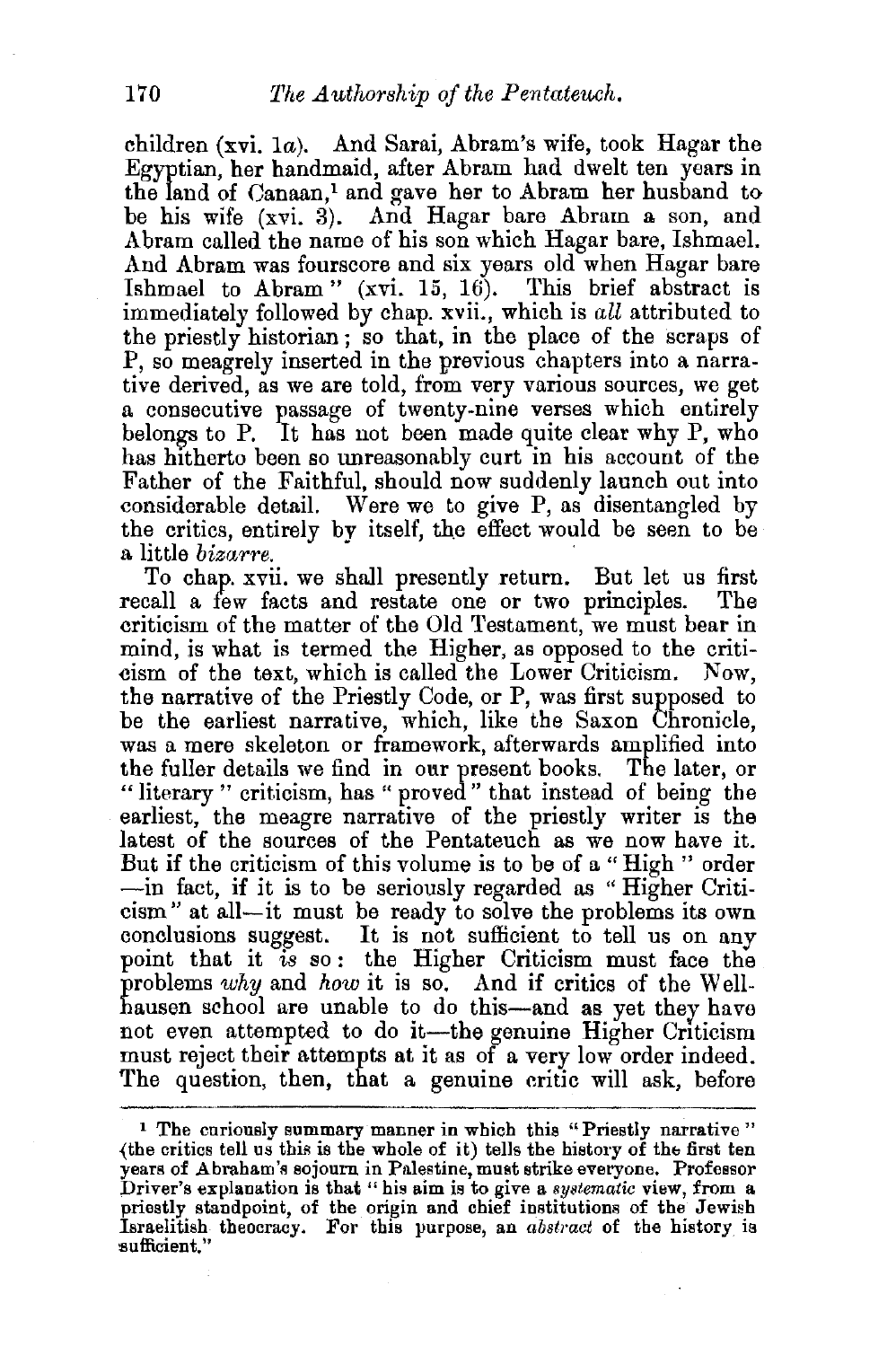pronouncing a final conclusion to have been reached, is something of this kind. First of all, how came such a brief, unsatisfactory, dry, incomplete summary of Israelite history as the Priestly Code to have attracted any attention at all, in an age of inquiry and final selection of documents, when far superior histories were to be had ? Surely the tendency of an age which was solicitous about the transmission of its history would have been to recur (1) to the best and (2) to the fullest and most picturesque statements of events, and not to trouble itself with dry summaries of a comparatively recent date. Next, the Priestly historian had presumably the histories of J and E, or at least the fused narrative of the two, before him. If so, (1) how do we know that his was an independent history at all, or that it was anything but an abbreviation of JE ? and (2) if he did *not* abbreviate JE, or .J and E, *why* did he not do so, and why did he follow other documents? Thirdly, why did the redactor, with the older and fuller narratives of  $J$  and  $E$  before him, suddenly leave them, and insert scraps of a slighter, a later, and a less trustworthy account ?<sup>1</sup> These questions have been asked before, but I must continually remind my readers that no historic or literary criticism can really be of a high type which does not grapple in a satisfactory fashion with such difficulties as these. The question before us is the sources of the present books. It is absurd to pretend that those sources have been correctly indicated until we have defined, not only the contents, but the aims, the processes, and the position of their authors. Especially do we need some guide to the personality, the methods, and the objects of the post-exilic redactor. If the redactor's aim was identical with that of P, why did he run the risk of utterly spoiling P's "systematic view" by insertions from JE ? If not, what *was* he aiming at <sup>1</sup>

Next, the Priestly narrative, if, as is pretended, we have the

 $<sup>1</sup>$  It is true that the redactor is credited with a desire to suppress all</sup> Israelite history but that which bore on the unique relations between Jehovah and the Jews. But if this were also P's design, why was it earried out in so unattractive a fashion? Professor Driver's explanation of this difficulty has been given. The institution of circumcision ( $ch. xvii.$ ) may be, as Professor Driver contends, an "important epoch.'' But surely i't could have been emphasized far better in P's usual style than by all the unnecessary biographical detail in that chapter. And why are important sacrificial details, illustrating Abraham's piety and the form of its expression, ascribed to JE rather than P? See, for instance, ch. xv. 9-18. At least, Professor Driver's theory in no way explains the redactor's insertion of scraps from P into the midst of another narrative. No doubt such insertions are frequent among historians when they find an interesting or picturesque detail in one of their sources which is absent from another. But our redactor's insertions are without 'either rhyme or reason. **18-2**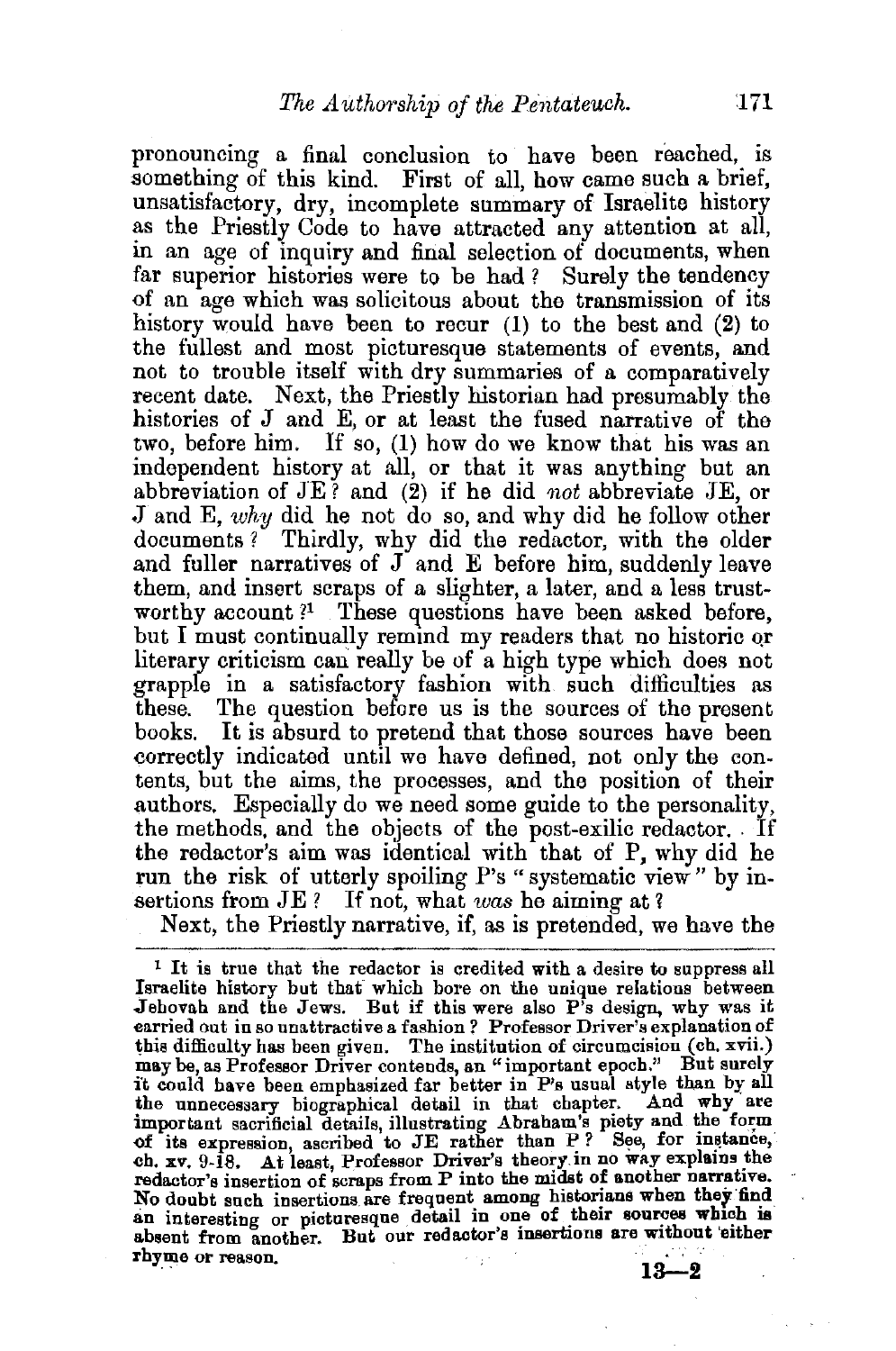whole of it, must have been a very extraordinary document. as far as form is concerned. If my readers will turn to what we are told is the narrative of P, as I have given it above, he will find the remarkable assertion that the *land of Canaan was not large enough to maintain Abram and Lot!* As the statement stands in our present narrative, it is intelligible enough, for the word "land" refers to the particular part of Canaan in which Abram and Lot attempted to settle. But in the previous verse of  $P$  (xii. 5), as well as in that which follows (xiii, 12), the word is used of the "land " of Canaan. And therefore in chap. xiii. 6 it must have the same meaning, unless we have not *the whole* of P here, which is contrary to the hypothesis. Besides, Abraham is said in chap. xiii. 12 to have selected the land of Canaan and Lot to have departed from it. Obviously, from the narrative of P as it stands, the land of Canaan was too small to contain Abraham and Lot.<sup>1</sup> Here, then, once more, we have a statement which is perfectly natural and rational in its present context, but which becomes absolute nonsense when detached from it in accordance with the views of critics of the German school. Then the statement that " Sarai, Abram's wife, bare him no children," is rather oddly tacked on to the preceding verse, which tells us where Lot sojourned. The narrative here is singularly bald and abrupt, when compared with chaps. xvi.  $15-x$ vii. 27, the whole of which is ascribed to P, but which displays no such abruptness and lack of form and finish as that which has been transcribed above. A competent literary critic, when comparing the account I have extracted from P with chaps. xvi. 15-xvii. 27, would have no hesitation, from the difference in style, in asserting the two to be by altogether different hands. There is nothing in common between the quaint. There is nothing in common between the quaint, jerky fragment I have given above and the free and flowing, and in parts<sup>2</sup> striking and picturesque account in chap. xvii. I do not despair of seeing the German school compelled to assign some parts at least of Gen. xvii. to JE. But whether destiny will drive them to this surrender or not, there is certainly a greater divergence in style between different parts of P than between that author and the rest of the Pentateuch.

We proceed to remark that the extract from P in chap. xvi. 1 is in close connection with the rest of this section (chaps. xv.-xxi.), which relates to Abram's childlessness, the giving of Hagar to him as a wife by Sarai, and the subsequent promise and birth of Isaac.<sup>3</sup> A rational critic might see some

<sup>3</sup> Chapters xviii.-xx. are a separate episode.

<sup>&</sup>lt;sup>1</sup> If Abraham's possessions and his servants were so many, as this implies, why should he have been unable, by the way, to defeat the five kings?<br> $2$  See vers. 17-19.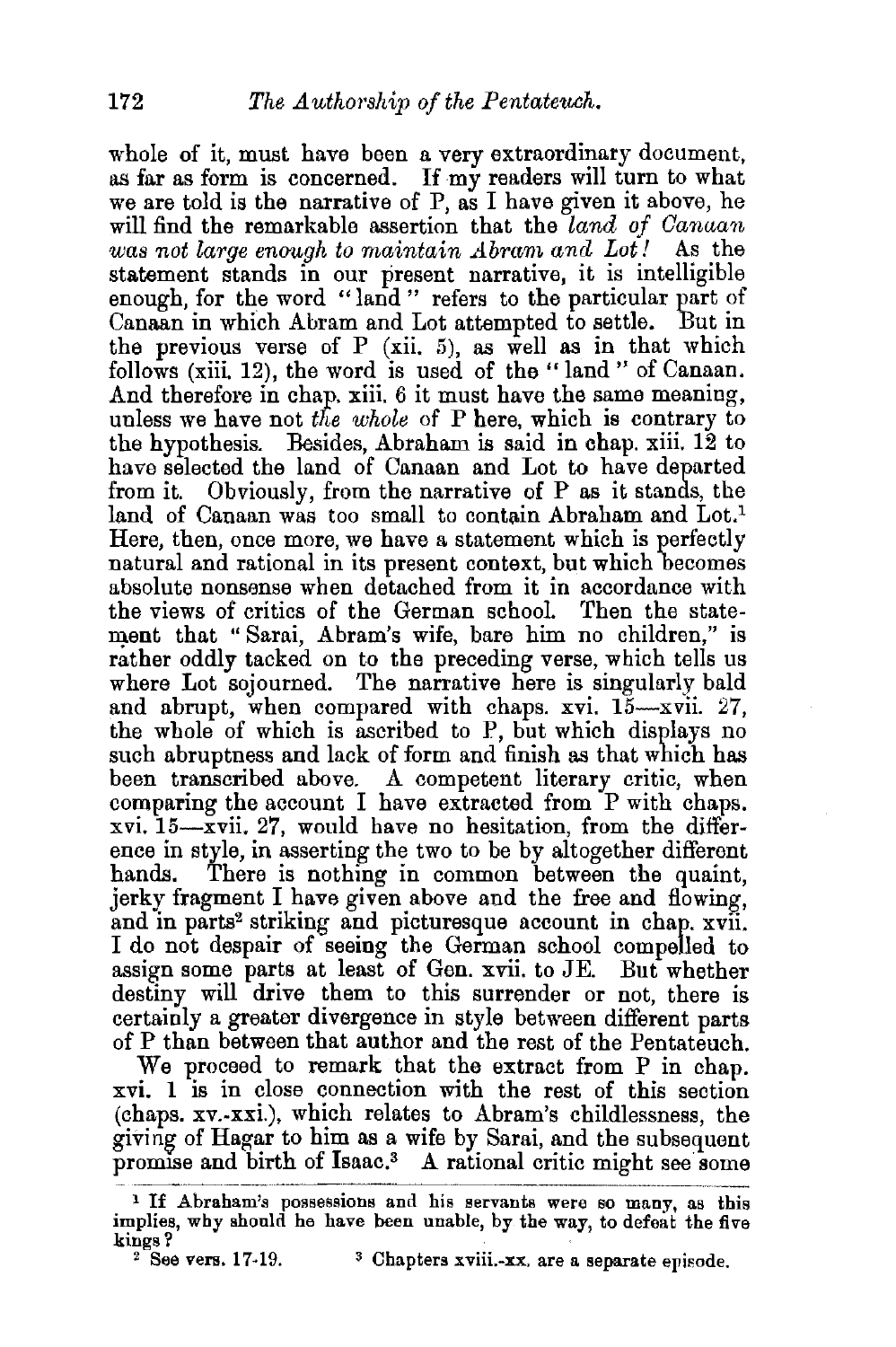traces of literary art in the introduction of the subject in chap. xv. with Abram's lament that he is childless, and Eliezer of Damascus his only heir. If the analysis of the modern critical school is correct, we are indebted to the redactor for this dramatic and skilful use of his authorities. It is not this dramatic and skilful use of his authorities. It is not quite in accordance with all we are told of him. the inconsistencies of the narrative are fully paralleled by the inconsistencies of the critics and the far greater inconsistencies of the results they have achieved. So we shall perhaps ultimately find that the redactor, though a mere compiler (who sometimes, however, re-wrote his authorities), was, in spite of his lapses and general clumsiness, an author of the most finished dramatic type. We may further observe that the narrative of chap. xv., though it is most exquisitely and picturesquely told, is the most comical mosaic ever seen in print. According to Kautzsch and Socin, verses 1-3 are from JE as fused, ver. 4 from J, ver. 5 from E, ver. 6 from J, verses 7, 8 by the redactor himself, verses 9-11 from J, verses 12-16 by the redactor, verses 17, 18 from J, and verses 19-21 by the redactor again, though these last verses are of a kind which are generally ascribed to P. The preternatural ingenuity which has faultlessly unravelled this extraordinary tangle of extracts is of course beyond all praise. And, once more, we have the redactor in an altogether new character. We have hitherto seen him, sometimes in his miraculously acute, and sometimes in his normally clumsy and inconsequent vein. Here, however, we have him posing before us as the incomparable artist who can so arrange the various minute pieces of his mosaic as to produce the most striking literary effects.

I proceed to a more detailed analysis of the language of P in chap. xvi. And we may first remark how the passages assigned to JE and P respectively  $fit\ into\ each\ other.^1$  For the first words of the passage assigned to JE, " and *she* had a handmaid," requires some antecedent passage very similar to *1a* (P). It is not, therefore, particularly clear, since *no part*  of chap. xv. is supposed to be taken from P, why the redactor resorted to him here, when he must have had something precisely equivalent in the author whom he was previously and afterwards copying. We may also note in the original the way in which the words "maid " and " Egyptian " occur in the narratives ascribed to *both* authors, thus stamping them as being by the same, not by different, hands. We may also observe how naturally ver. 3 follows on ver. 2. Further, it may be noticed how the invariable expression in Genesis is "she

1 Vers. 1a, 3, 15a and 16 are here assigned to P.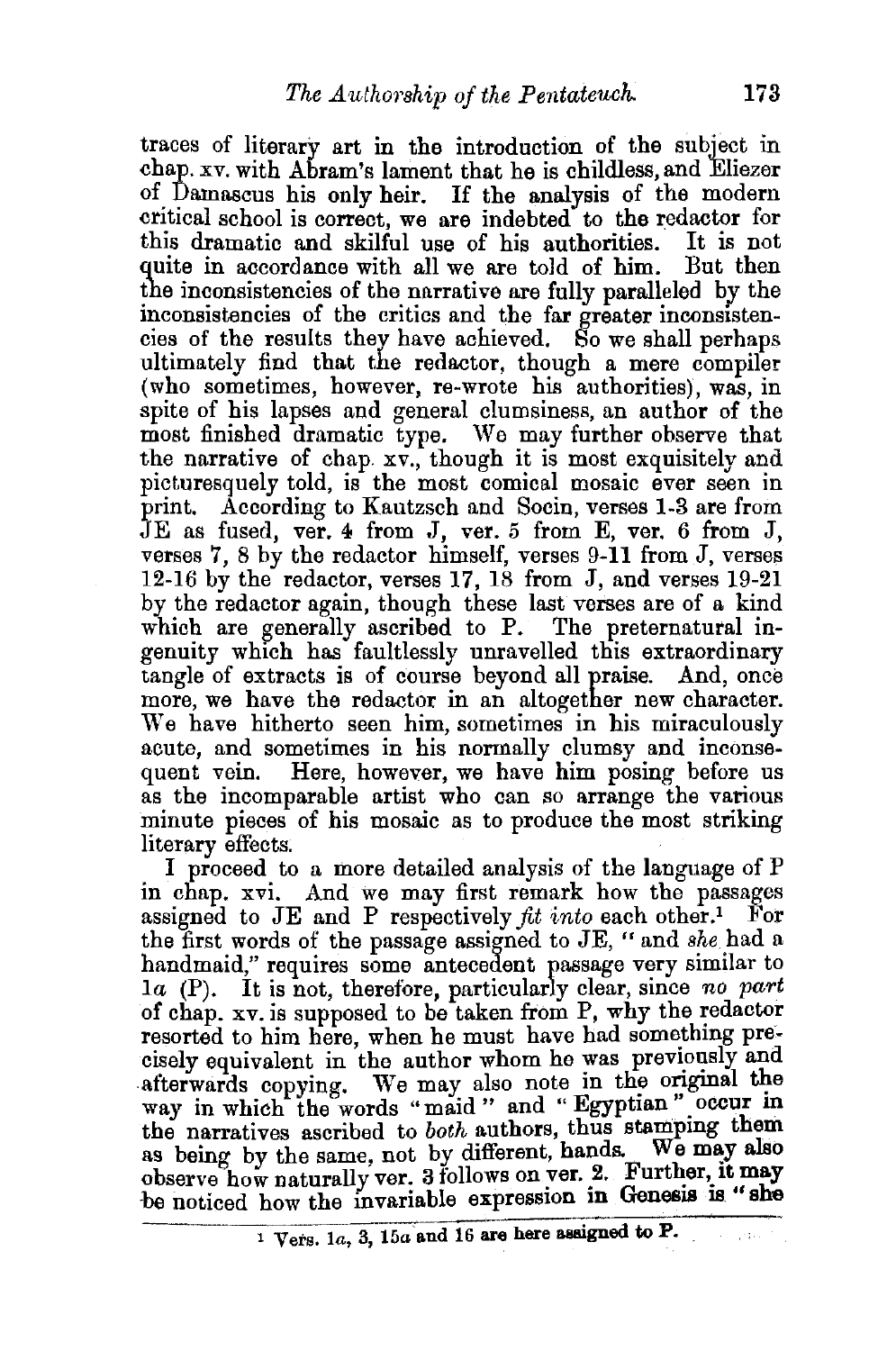*conceived* and bare a son.''l But in ver. 15 (P) Hagar is simply said to "bear" a son. Her conception is only mentioned in JE, another indication that JE and P are by the same hand. Again  $\sum_{n=1}^{\infty}$  ("from bearing," ver. 2, JE) is an obvious continuation of the idea suggested by  $\forall$ דה $\forall$  ("she bare," ver. 1, P). Another indication of unity of authorship. We may further remark that, although, according to JE, Hagar *conceives,* yet JE " knows nothing " of any birth in consequence. And if P tells us that the son who was born was called Ishmael, JE again knows nothing of that name. In chap. xxi. 9 (JE) the boy is simply "the son of Hagar the Egyptian." If anyone should think all this solemn trifling, we would assure him that we are in no wise bettering the instruction of our German or Germanizing preceptors in the matter of hair-splitting and wire-drawing, as a glance at W ellhausen on the composition of the Hexateuch or Professor Driver's "Introduction" will prove. Further, in chap. xxi.  $9$  (JE) we have, as anyone may see who compares it with chap. xvi. 15, a distinct quotation from P, which was written 400 years later. For JE *never states* that a son was born to Hagar at all, but in xxi. 9 assumes the statement already copied from P. And had it suited the destructive critics, we might further have heard a good deal about the silence of the subsequent narrative (chaps. xviii.-xx.) extracted from JE (with the exception of xxi. 9, which, of course, might as easily have been inserted from P as other passages are supposed to have been) about Hagar and her son. Neither of them is mentioned in chap. xviii., where Hagar might have been expected to have been in attendance on her mistress. But the keenness of the critics in building pyramids on their apex is apt occasionally to slumber. *Neque semper arcum tendit Apollo.* It is a pity, for otherwise we might arrive at sundry other interesting and ingenious, if not quite certain, details concerning the sources of the Pentateuch and their several contents. Another point which should not escape us is that P, which, as we have been told,<sup>2</sup> devotes itself exclusively to the promises to Israel, is as explicit about God's promises to Ishmael and their fulfilment (xvii. 20,  $xxv. 12$ ) as is JE, a document, as we are led to suppose, of a far less exclusive character and tone (xvi. 10, xxi. 13-18). Of chap. xvii., the whole of which is attributed toP, I will speak in a subsequent paper.

<sup>&</sup>lt;sup>1</sup> See Gen. iv. 1; xxi. 2; xxv. 22; xxix. 32, 33, 34, 35; xxx. 5, 7, 17,  $19.23$ . In ch. xxx. 10, 12, 21, however, Zilpah and Leah are said to "bear" children without the previous "conceived." But these passages are from JE!<br>from JE! 2 Driver, "Introduction," p. 121.